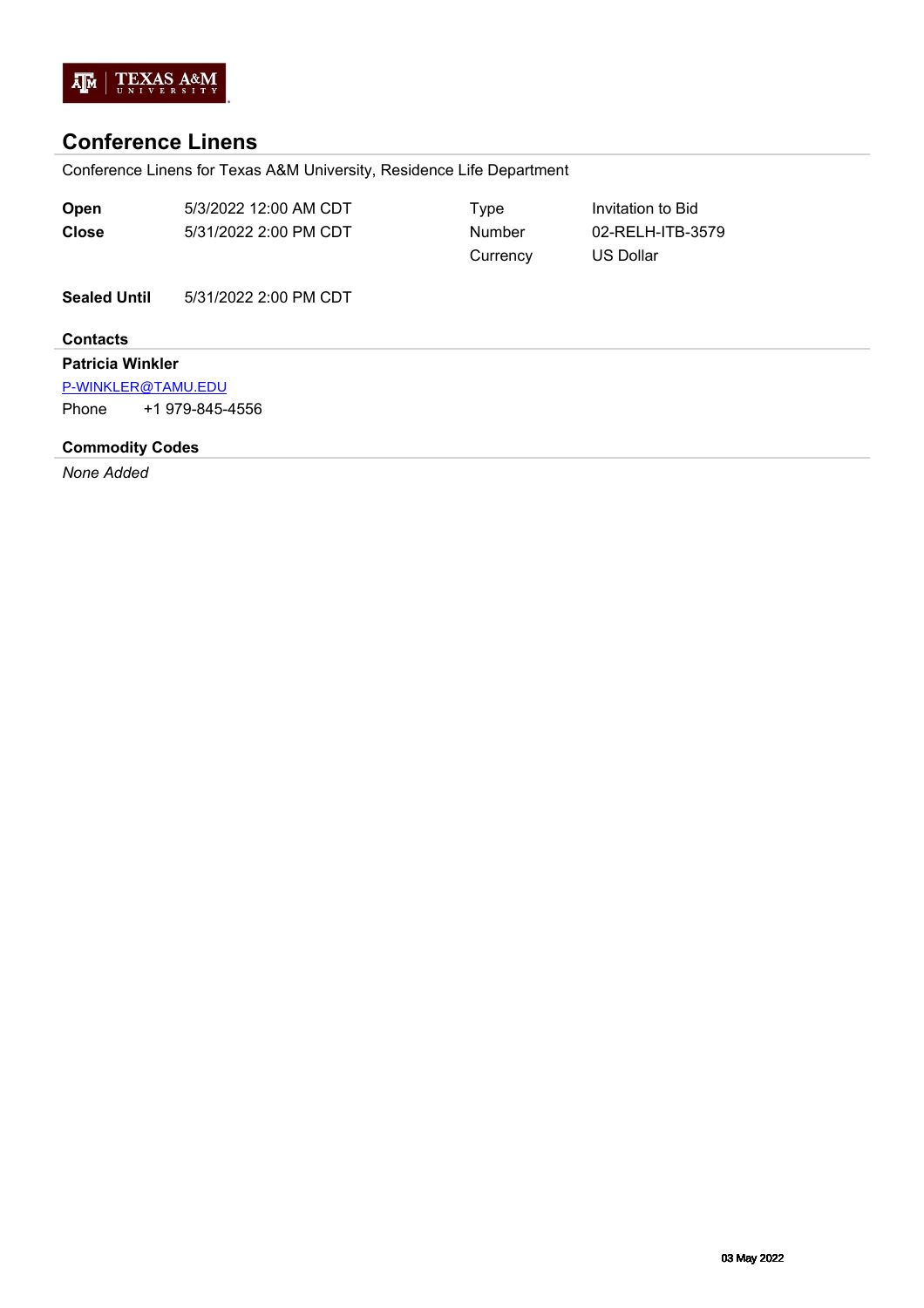# **Description**

Texas A&M University, Residence Life is seeking to establish a Master Order to provide Conference Linens on the College Station campus for the period of September 1, 2022 through August 31, 2023.

#### **Attention Bidders:**

Texas A&M, Procurement Services is transitioning to an E-commerce system for all invitation for bids and purchase orders. We are asking all vendors to take a few moments and register as one of our vendors. This will allow you to respond to our bid invitations electronically as well as view other bid opportunities. Please visit the following website to register:

<https://bids.sciquest.com/apps/Router/PublicEvent?CustomerOrg=TAMU>

If you have any questions in reference to registrations, please contact us at 979-845-2325. \*\*\*\*\*\*\*\*\*\*\*\*\*\*\*\*\*\*\*\*\*\*\*\*\*\*\*\*\*\*\*\*\*\*\*\*\*\*\*

All invitation for bid documents not submitted electronically via the AggieBid system will only be accepted via the following methods:

-Email - [tamuaggiebid@tamu.edu](mailto:tamuaggiebid@tamu.edu)

-Express Mail (FedEx, UPS, etc.)

-US Postal Service

-Hand Delivered

All invitation for bid documents not submitted electronically via the AggieBid system must be returned on our form.

As a bidder responding to this invitation upon submission of your response, regardless of the format of your submission, you and the entity you represent are agreeing to the terms and conditions presented here as well as the TAMU terms and conditions located

at <http://purchasing.tamu.edu/media/123743/bidtamu.pdf>

Physical Address:

Texas A&M University Procurement Services Agronomy Road College Station TX 77843-1477 Fax - 979-845-3800

NOTE: If responding manually, please submit with your bid response a W9. This will allow us to enter your company into our bid system and include your response on the electronic tabulation.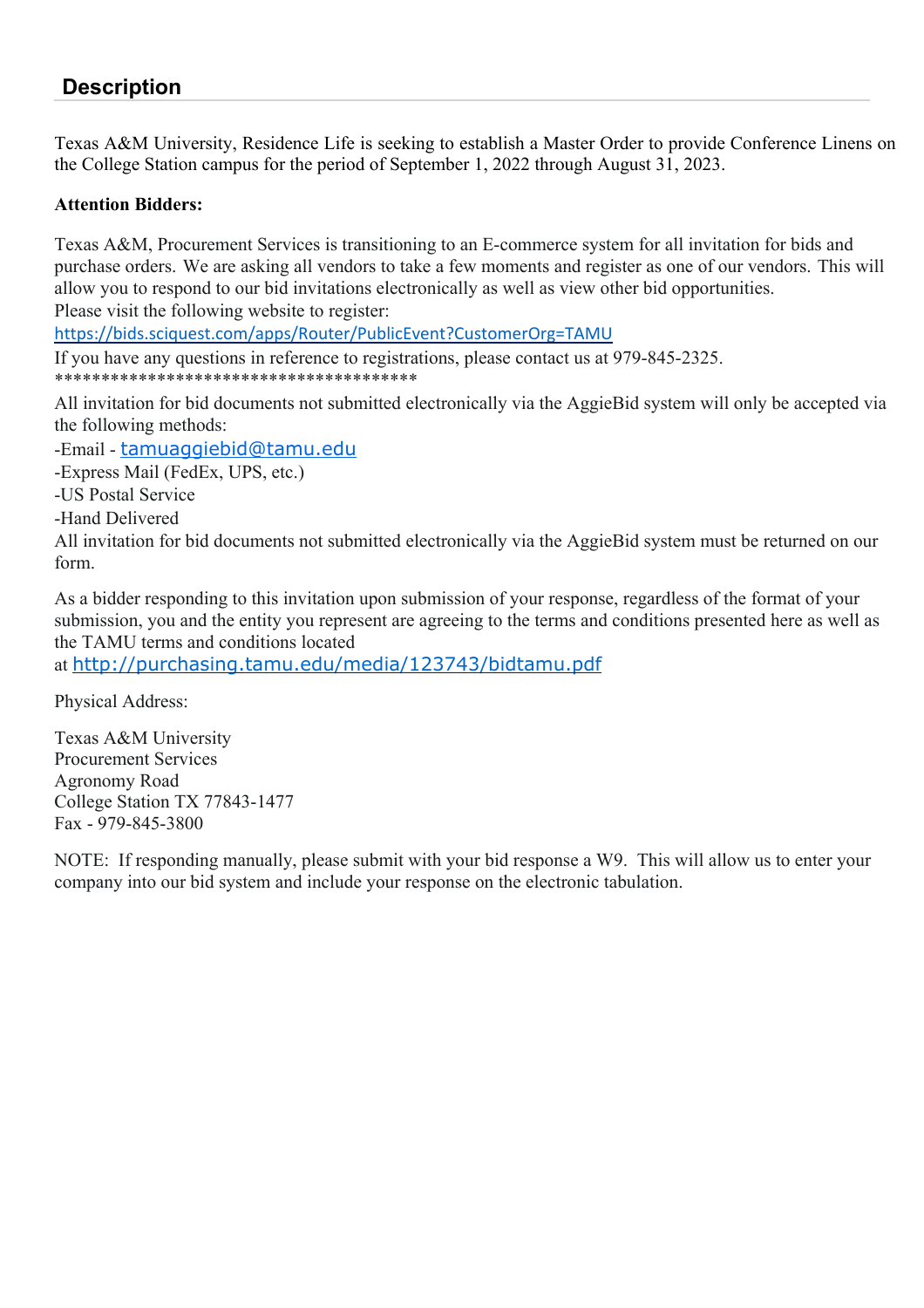**R** Required to View Event

**Prerequisites Required to Enter Bid** 

```
FÉ OB&\}[¸Må*^AolOenoAnaåãña[}æokAc^}{ ●Ana}åÆko{}åãña[}●AO2naç^Aà^^}A^çã^¸^å
I
```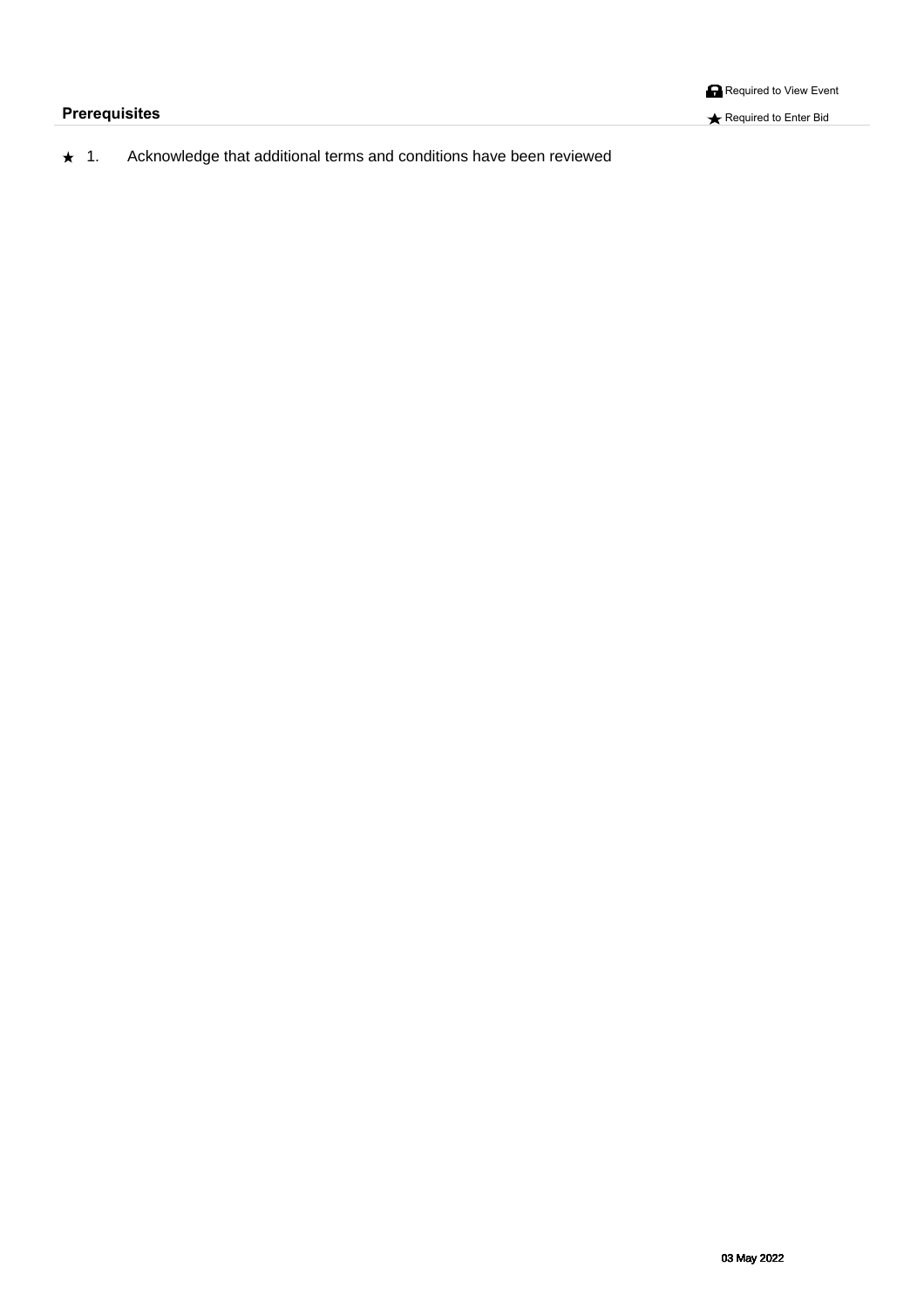### **Buyer Attachments**

- 1. [Detailed Specifications](https://s3.amazonaws.com/solutions-selectsite-documents/Sourcingevent/1073584-124545567402-RELH-ITB-3579.docx?AWSAccessKeyId=AKIAJ5HNJE5DFBZ5ONSA&Expires=1714661890&Signature=06MH9RYRBclXaUcAxYezOXEVdOM%3D)
- 2. [TAMU Standard Terms & Conditions](https://purchasing.tamu.edu/_media/tamu-bid-terms1.pdf)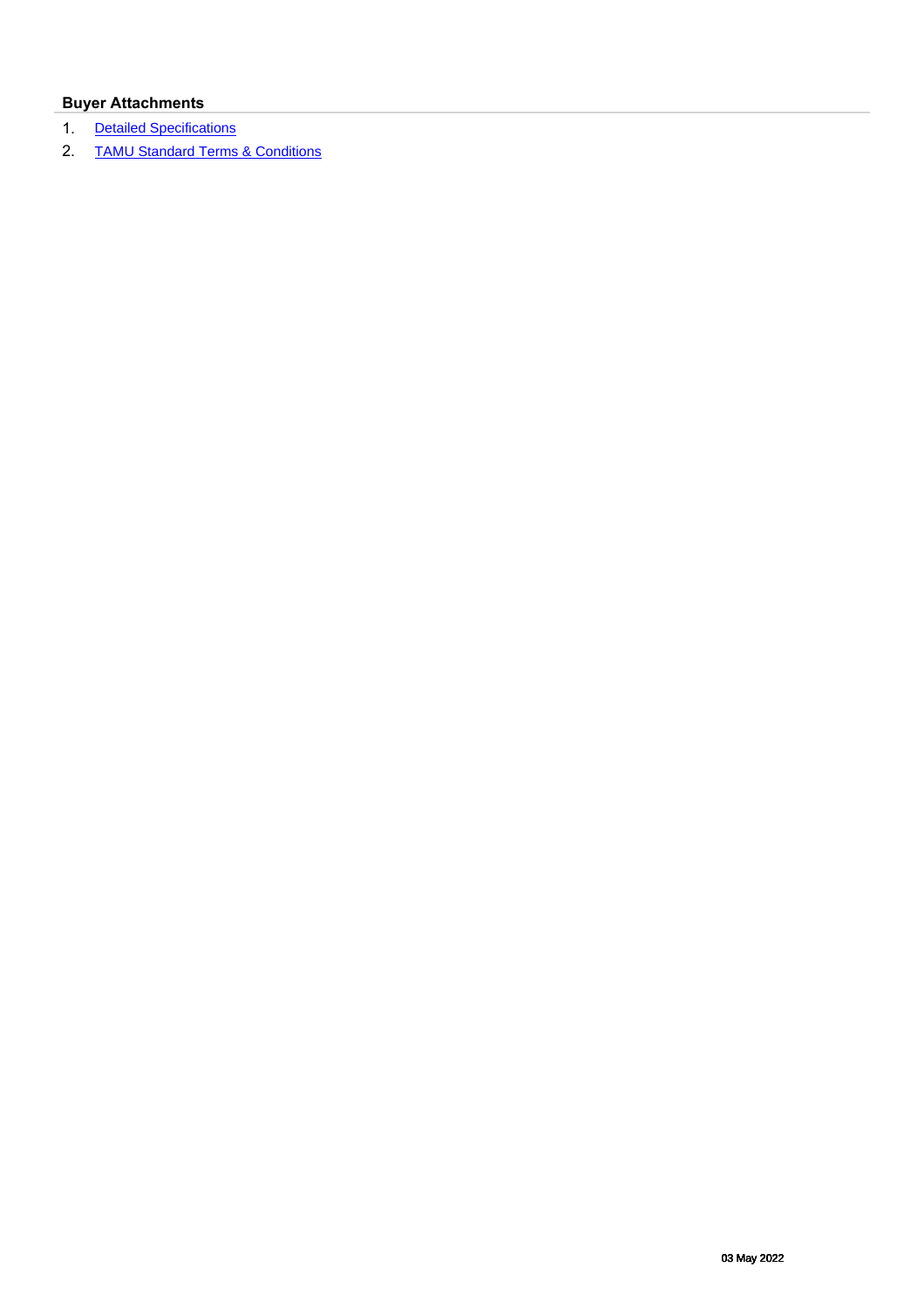| <b>Questions</b>          | Required Questions                                                                                                                                                                                                                                 |         |  |  |  |  |  |
|---------------------------|----------------------------------------------------------------------------------------------------------------------------------------------------------------------------------------------------------------------------------------------------|---------|--|--|--|--|--|
| Group 1:<br>Instructions: |                                                                                                                                                                                                                                                    |         |  |  |  |  |  |
| 1.1                       | Payment Terms - Quote 100% Net 30 Upon Receipt and Acceptance. If quoting as<br>specified, type "Agreed" in the required field. If quoting otherwise, indicate here-in.                                                                            | $\star$ |  |  |  |  |  |
| 1.2                       | Delivery Terms: Quote delivery time, upon receipt of each order                                                                                                                                                                                    | $\star$ |  |  |  |  |  |
| 1.3                       | Shipping Terms: Quote Destination Freight Prepaid and Allowed. If quoting as<br>specified, type "Agreed" in the required field. If quoting otherwise, indicate here-in and<br>provide estimated shipping cost.<br>Renewal:                         | $\star$ |  |  |  |  |  |
|                           | Texas A&M University reserves the right to renew the awarded agreement for an additional four<br>(4) years, one (1) year at a time, if mutually agreed upon by both parties with all terms and<br>conditions remaining firm.                       |         |  |  |  |  |  |
| 1.4                       | In the event the agreement is renewed, the vendor may increase the contract price to reflect the<br>cost of providing products. The vendor must quote a maximum percentage increase for each<br>extension period.                                  |         |  |  |  |  |  |
|                           | $9-1-23 - 8-31-24$ : %<br>$9-1-24 - 8-31-25$ : %<br>$9 - 1 - 25 - 8 - 31 - 26$ :%<br>$9 - 1 - 26 - 8 - 31 - 27$ :%                                                                                                                                 |         |  |  |  |  |  |
|                           | NOTE: If bidder fails to indicate a maximum percentage increase for each extension period, it will<br>be assumed the percentage is zero (0%).                                                                                                      |         |  |  |  |  |  |
| 1.5                       | References: Provide a listing of your references                                                                                                                                                                                                   | $\star$ |  |  |  |  |  |
| 1.6                       | Products Offered - Offering as specified - Yes or No. If not, bidders shall provide<br>detailed specifications and samples of product offered                                                                                                      | $\star$ |  |  |  |  |  |
| 1.7                       | If not offering as specified - Provide detailed specifications and literature on product(s) offered.<br>Submit samples of products offered - ensure that the bid invitation number is referenced on the<br>sample.                                 |         |  |  |  |  |  |
| 1.8                       | Product Unit of Measure & Quantity - If product is offered in different UOM (EA, DZ, Pair, etc.) and<br>can provide better pricing if purchased in bulk, bidders are asked to provide a pricing structure<br>based on UOM and/or quantity ordered. |         |  |  |  |  |  |
| 1.9                       | Vendor to indicate contact person and contact phone and fax numbers where orders<br>are to be placed: Contact: Telephone Number: Fax Number: Email:                                                                                                | $\star$ |  |  |  |  |  |
|                           |                                                                                                                                                                                                                                                    |         |  |  |  |  |  |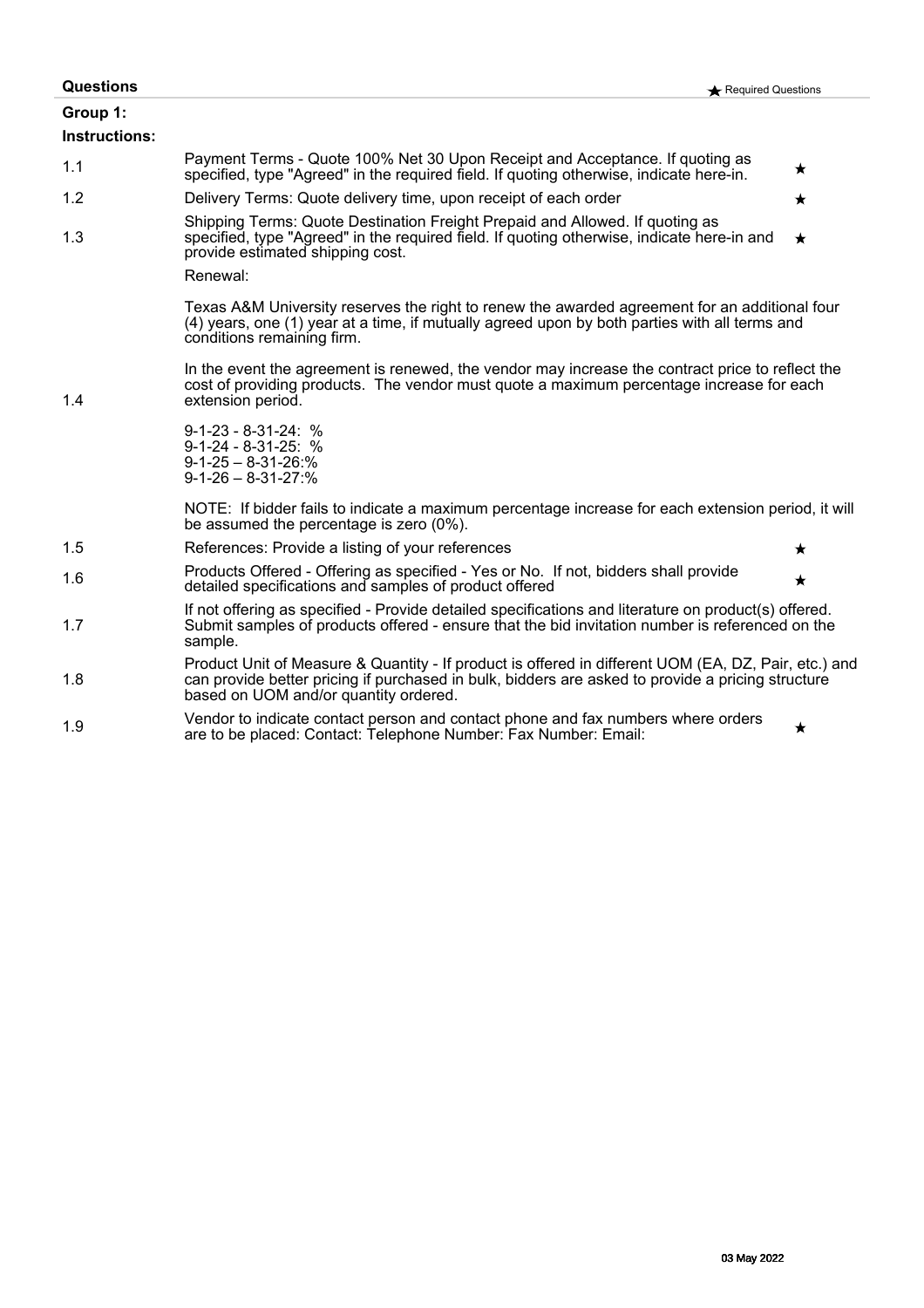### **Product Line Items A** Product Line Items

| 1               |                                   |                                                                                        |   |                                   |              |            |                           |
|-----------------|-----------------------------------|----------------------------------------------------------------------------------------|---|-----------------------------------|--------------|------------|---------------------------|
|                 | #                                 | Item Name, Commodity Code, Description                                                 |   | <b>Allow</b><br><b>Alternates</b> | Qty.         | <b>UOM</b> | <b>Requested Delivery</b> |
| P1              |                                   | Sheets, New Era 66 x 115/Dz                                                            | ★ |                                   | $\mathbf{1}$ | DZ - Dozen |                           |
|                 |                                   | 24113000 - Slip sheets   4014                                                          |   |                                   |              |            |                           |
|                 |                                   | Sheets, New Era 66 x 115/Dz, per Detailed Specifications                               |   |                                   |              |            |                           |
|                 | P <sub>2</sub>                    | Sheets, New Era 39 x 80 x 9/Dz                                                         | ★ |                                   | $\mathbf{1}$ | DZ - Dozen |                           |
|                 |                                   | 24113000 - Slip sheets   4014                                                          |   |                                   |              |            |                           |
|                 |                                   | Sheets, New Era 39 x 80 x 9/Dz per Detailed Specifications                             |   |                                   |              |            |                           |
| P <sub>3</sub>  |                                   | Pillowcase 420 x 34, New Era/Dz                                                        | ★ |                                   | 1            | DZ - Dozen |                           |
|                 |                                   | 52121512 - Pillow cases   4014                                                         |   |                                   |              |            |                           |
|                 |                                   | Pillowcase 420 x 34, New Era/Dz per Detailed Specifications                            |   |                                   |              |            |                           |
|                 | <b>P4</b>                         | Blanket Fleece 66 x 90/EA, Berkshire Microloft                                         | ★ |                                   | 1            | EA - Each  |                           |
|                 |                                   | 52121508 - Blankets   4014                                                             |   |                                   |              |            |                           |
|                 |                                   | Blanket Fleece 66 x 90/EA, Berkshire Microloft per Detailed<br>Specifications          |   |                                   |              |            |                           |
|                 | P <sub>5</sub>                    | Blanket Fleece 90 x 90/EA, Berkshire Microloft                                         | ★ |                                   | $\mathbf{1}$ | EA - Each  |                           |
|                 |                                   | 52121508 - Blankets   4014                                                             |   |                                   |              |            |                           |
|                 |                                   | Blanket Fleece 90 x 90/EA, Berkshire Microloft per Detailed<br>Specifications          |   |                                   |              |            |                           |
|                 | P <sub>6</sub>                    | Bath Towel 27x50-14.0 White/DZ Royal Suite Dobby                                       | ★ |                                   | 1            | DZ - Dozen |                           |
|                 |                                   | 52121700 - Towels   4014                                                               |   |                                   |              |            |                           |
|                 |                                   | Bath Towel 27x50-14.0 White/DZ Royal Suite Dobby per<br><b>Detailed Specifications</b> |   |                                   |              |            |                           |
|                 | P7                                | Hand Towel 16x30-4.5 White/DZ Royal Suite Dobby                                        | ★ |                                   | $\mathbf{1}$ | DZ - Dozen |                           |
|                 |                                   | 52121700 - Towels   4014                                                               |   |                                   |              |            |                           |
|                 |                                   | Hand Towel 16x30-4.5 White/DZ Royal Suite Dobby per                                    |   |                                   |              |            |                           |
| P <sub>8</sub>  |                                   | Wash Cloth 13x13-1.5# White/DZ Royal Suite Dobby                                       | ★ |                                   | $\mathbf{1}$ | DZ - Dozen |                           |
|                 | 52121700 - Towels   4014          |                                                                                        |   |                                   |              |            |                           |
|                 |                                   | Wash Cloth 13x13-1.5# White/DZ Royal Suite Dobby per<br><b>Detailed Specifications</b> |   |                                   |              |            |                           |
|                 | P <sub>9</sub>                    | Sheets New Era 54x75x9/DZ                                                              | ★ |                                   | 1            | DZ - Dozen |                           |
|                 |                                   | 52121509 - Sheets   4014                                                               |   |                                   |              |            |                           |
|                 | Sheets New Era 54x75x9/DZ         |                                                                                        |   |                                   |              |            |                           |
| P <sub>10</sub> |                                   | Sheets New Era 81x104/DZ                                                               | ★ |                                   | 1            | DZ - Dozen |                           |
|                 |                                   | 52121509 - Sheets   4014                                                               |   |                                   |              |            |                           |
|                 | Sheets New Era 81x104/DZ          |                                                                                        |   |                                   |              |            |                           |
|                 | P11                               | Pillow Microvent Standard Size/EA                                                      | ★ |                                   | $\mathbf{1}$ | EA - Each  |                           |
|                 | 52121509 - Sheets   4014          |                                                                                        |   |                                   |              |            |                           |
|                 | Pillow Microvent Standard Size/EA |                                                                                        |   |                                   |              |            |                           |